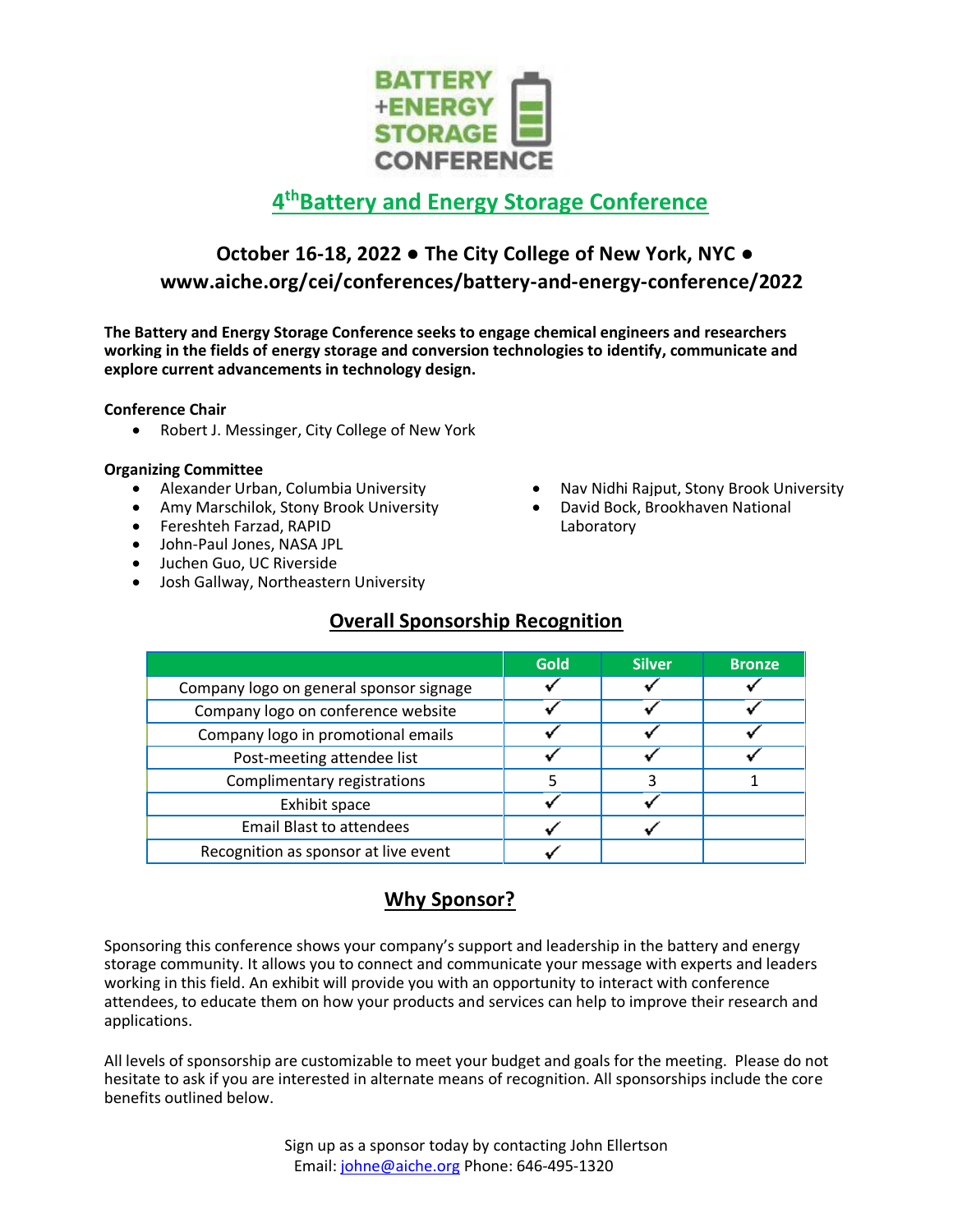

## **Sponsorship Package Details and Exclusive Options**

Core benefits include:

- Recognition
	- o On general sponsors signage
	- o On the conference website
	- o In promotional emails
- Post meeting attendee list

#### **Gold - \$10,000 USD**

- 5 complimentary meeting registrations
- Email blast to all attendees (pre, during or post-show)
- Exhibit space
- Recognition as a sponsor of a conference meal, session, or travel award (sponsor's choice)
- Core benefits

#### **Silver - \$7,500 USD**

- 3 complimentary meeting registrations
- Email blast to all attendees (pre, during or post-show)
- Exhibit space
- Core benefits

#### **Bronze - \$5,000 USD**

- 1 complimentary meeting registration
- Exhibit space
- Core benefits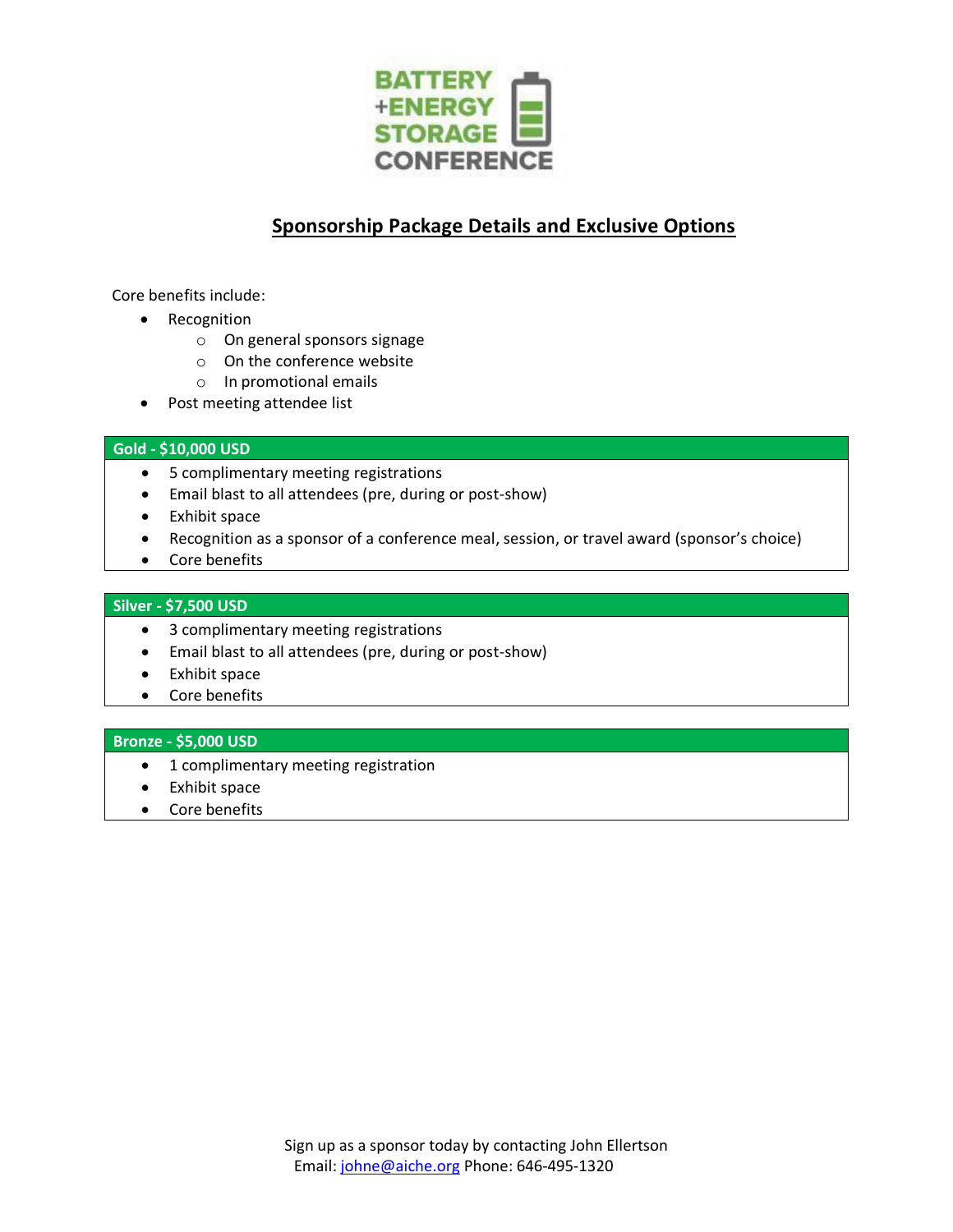

## **Sponsorship Reservation Form**

| <b>Contact Information</b>                                                                                                                              |  |  |  |  |  |
|---------------------------------------------------------------------------------------------------------------------------------------------------------|--|--|--|--|--|
| Name (First/Given Last/Family):<br><b>Position Title:</b>                                                                                               |  |  |  |  |  |
| Company Name (as you wish it to appear):                                                                                                                |  |  |  |  |  |
| <b>Physical Mailing Address:</b>                                                                                                                        |  |  |  |  |  |
| City, State, Postal Code, Country:                                                                                                                      |  |  |  |  |  |
| Telephone:<br>Email:                                                                                                                                    |  |  |  |  |  |
| Web Address (your logo will link to this url on the conference website):                                                                                |  |  |  |  |  |
| Signature Required for Sponsorship Confirmation<br>□I have read and agree to abide by the terms and conditions enclosed in this sponsorship prospectus. |  |  |  |  |  |
| Signature:<br>Date:                                                                                                                                     |  |  |  |  |  |
| Sponsorship/Exhibit Level                                                                                                                               |  |  |  |  |  |
| Please indicate your selected sponsorship level:                                                                                                        |  |  |  |  |  |
| Amount (total amount of your selected sponsorship product):                                                                                             |  |  |  |  |  |
| Payment                                                                                                                                                 |  |  |  |  |  |
| Select Choice of Payment:<br>FCheck or Money Order Payable to AIChE/Invoice<br><b>FCredit Card</b><br>mWire Transfer                                    |  |  |  |  |  |
|                                                                                                                                                         |  |  |  |  |  |
| For Check or Money Order/Invoice Indicate PO# (if required for invoice):                                                                                |  |  |  |  |  |
| <b>For Credit Card</b>                                                                                                                                  |  |  |  |  |  |
| American Express<br>□Mastercard<br>$\Box$ Visa<br><b>Discover</b><br>□Diner's Club                                                                      |  |  |  |  |  |
| Name (as it appears on card):<br>Account Number:                                                                                                        |  |  |  |  |  |
| <b>Billing Postal Code of Card:</b><br><b>Expiration Date:</b>                                                                                          |  |  |  |  |  |

Completed forms can be emailed t[o johne@aiche.org](mailto:johne@aiche.org)

Sign up as a sponsor today by contacting John Ellertson Email: [johne@aiche.org](mailto:johne@aiche.org) Phone: 646-495-1320